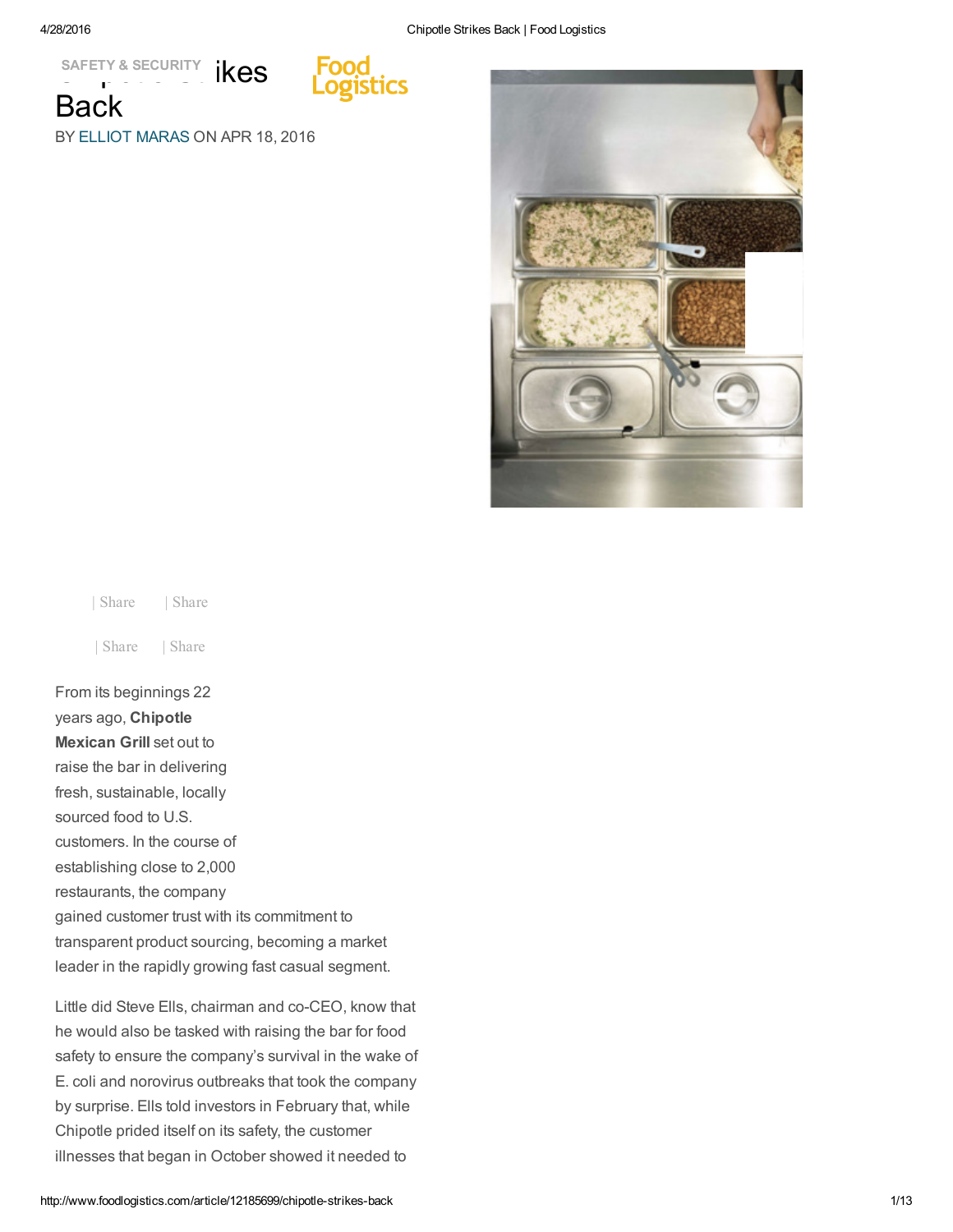improve. In December, the company announced what it described as a pioneering safety program designed by Mansour Samadpour, Ph.D., CEO of Lake Forest Park, Wash.based IEH Laboratories and Consulting Group.

Chipotle's response to the outbreaks signifies challenges that the food industry as a whole faces in the modern environment. Improved transportation networks and a more globalized marketplace have extended many companies' supply chains. Chipotle is one of many companies responding to consumer demand for fresher, locally sourced product. Manufacturers, distributors, retailers and restaurants continue to switch to more natural foods with fewer artificial ingredients.

Chipotle's new safety program components include:

- High-resolution testing of all fresh produce in which a series of DNA-based tests ensure the quality and safety of ingredients before transporting them to restaurants.
- End-of-shelf-life testing in which ingredient samples are tested to ensure quality specifications are maintained throughout the ingredient's shelf life.
- Continuous improvement throughout the supply chain using data from test results to strengthen the ability to monitor supplier performance.
- Improved training to ensure employees understand the company's food safety standards.

On its website, the company notes it is testing samples of some of its produce using high-resolution methods. High-resolution testing refers to taking a large number of samples from a small amount of ingredient. This reduces the chance that unsafe product goes undetected. The company retained IEH Laboratories to identify opportunities to enhance food safety practices throughout its operations—from the farms that supply its food to its restaurants that prepare and serve it.

The website notes that more ingredients will be prepared in central kitchens rather than in restaurants. This ensures they are free of germs and minimizes the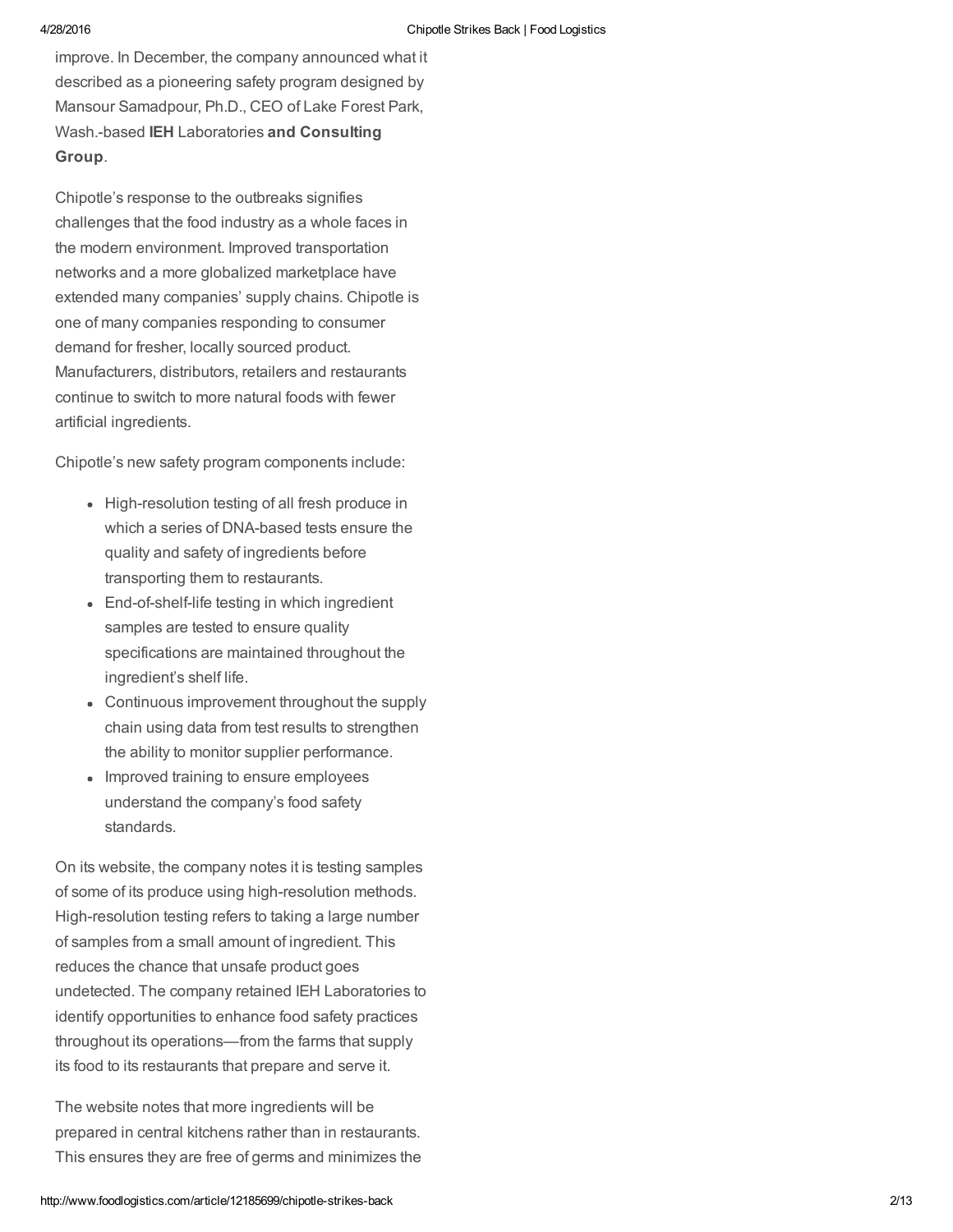chance that they will acquire other germs while they are prepared in restaurants.

Other safety practices include marinating chicken and steak only in the evening after other fresh ingredients are put away, preventing the chance that the meat will have germs from other ingredients. Chipotle suspected the source of the E. coli was beef imported from Australia, which it believed spread to other ingredients through cross-contamination, according to people familiar with the matter interviewed by The Wall Street Journal.

Federal authorities, who suspected produce as the likely cause, said cross-contamination was unlikely, and that Chipotle's distribution records did not establish a link between Australian beef and the restaurants where people became ill.

Chipotle did not drop the Australian beef supplier, but said it was testing meat for pathogens before it arrived at restaurants.

Chipotle in January said that restaurants used to transfer arriving raw beef and chicken to bowls, and workers hand-rubbed it with adobo spices before marinating it in refrigerators and cooking it. The company recently altered the practice so that employees would add the rub in sealed bags so as not to directly handle any raw meat.

> Workers would marinate chicken and beef after restaurants closed to prevent contamination with food prepared during the day, the company stated on its website in February. In March, the website only mentioned that raw chicken is marinated at night, making no mention of beef.

There will also be weekly restaurant inspections by trained field leaders, multiple annual inspections by corporate safety teams, independent health inspections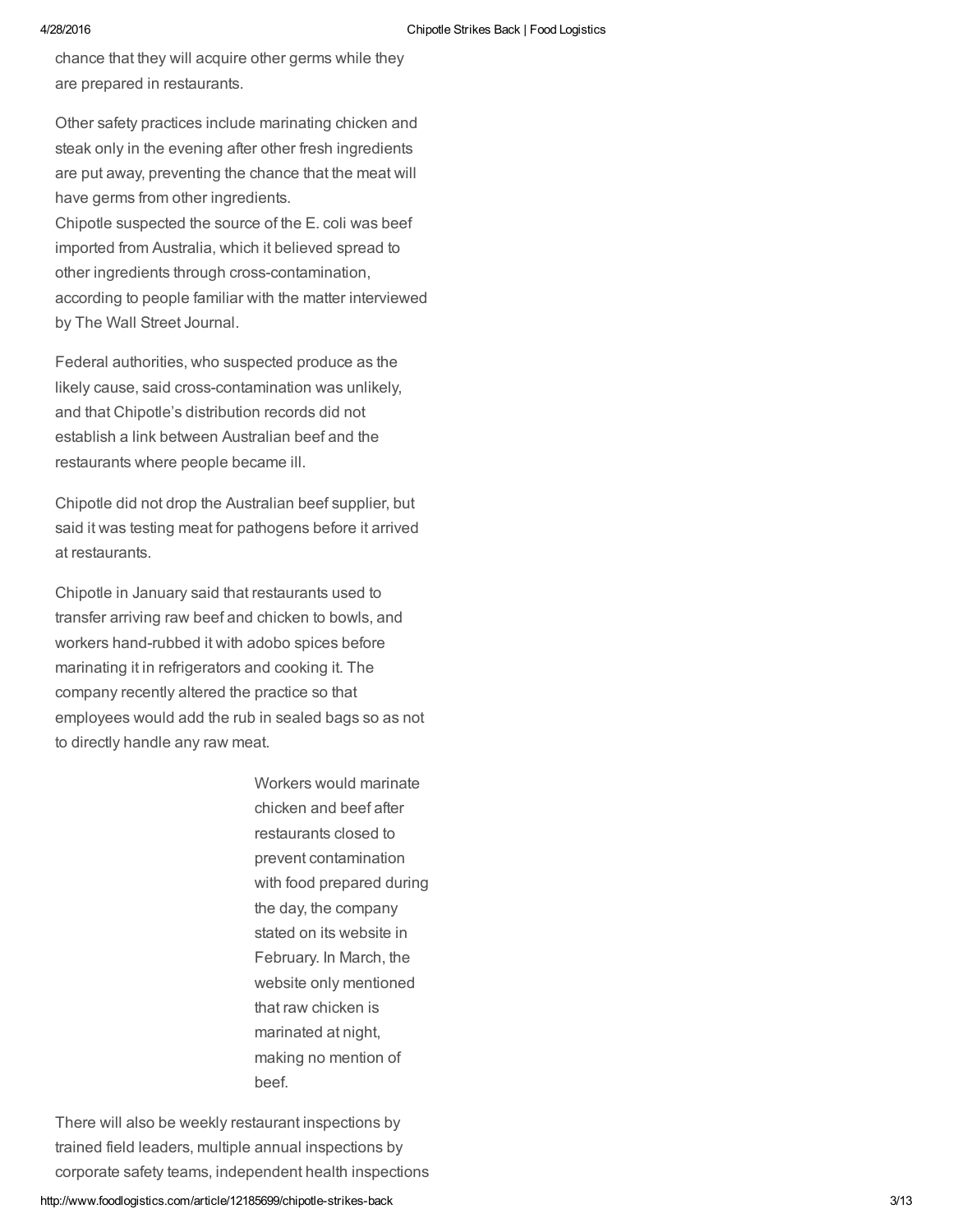and government inspections.

The plan also addresses the need to ensure growers have the resources to meet safety standards. About 12 percent of the company's fresh produce came from local farms in 2015. To ensure these growers have the training and technology needed, Chipotle allocated \$10 million to its Local Grower Support Initiative.

One question hovering over Chipotle's initiative is the fact that the cause of the E. coli remains unknown. A company spokesperson told The Wall Street Journal in February that it will probably never know for sure what caused the outbreaks, which is why the company is taking significant safety measures.

Jack Payne, vice president of solution consulting atAptean, an Alpharetta, Ga.-based provider of enterprise resource planning systems, thinks it's premature to think that Chipotle's local sourcing program caused the foodborne illness. "It could happen to any restaurant chain," he says.

### Is local sourcing at fault?

Payne notes that the business model of shipping ingredients to central kitchens and direct to restaurants is not new in the food supply chain. Nor does he think Chipotle was managing an overly ambitious number of products. Like any food company, a restaurant chain has to oversee the certification of its suppliers, the safe practices of its employees and the training of its employees. Some suppliers may need more training than others.

Payne says a restaurant chain has the opportunity to have a more connected supply chain than some other players in the food industry, such as processors that deliver to a larger and less uniform customer base.

### Supply chain traceability intact?

Supply chain traceability, an element in food safety planning, came into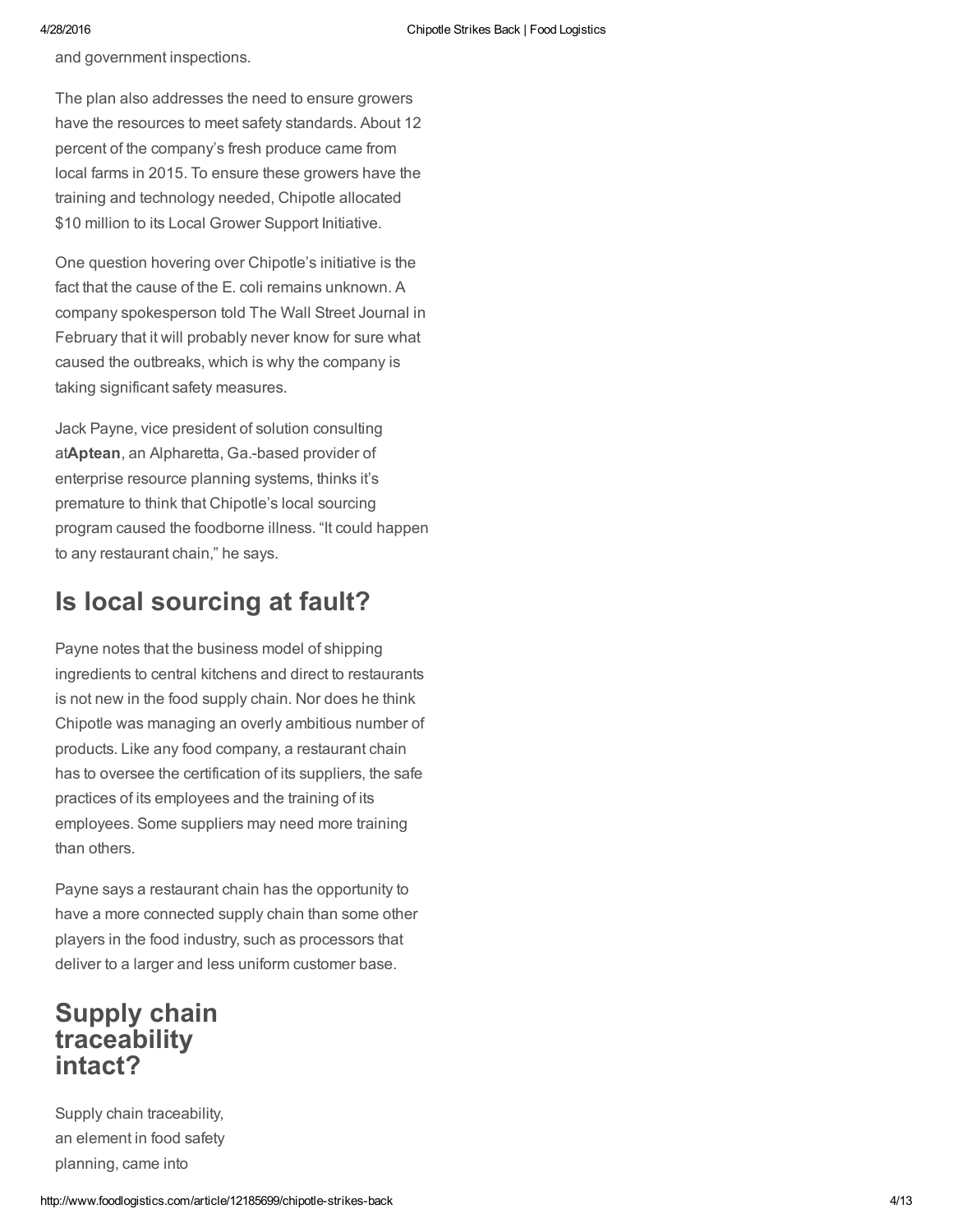question for Chipotle when a Centers for Disease Control and Prevention (CDC) official told The Wall Street Journal in February the company's distribution records posed a challenge. The official declined to be specific, but said having traceability from field to slaughterhouse to restaurant can facilitate traceback, and that Chipotle articulated plans to make that system more robust.

In September 2015, a month prior to the first reported E. coli incident, Food Logistics reported on Chipotle's cloud-based supply chain solution to track and manage data. The article noted the company's suppliers and distributors already provided GS1's Global Trade Item Numbers (GTINs) for each product destined for Chipotle kitchens. The system allows Chipotle to trace produce to the packing house from where it was shipped or to the field where it grew. The company said it improved efficiencies in quality assurance and logistics, along with providing real-time visibility of product at each step in the supply chain.

Hence, the company claimed it established a comprehensive traceability solution prior to the 2015 outbreaks.

### Comprehensive traceability

In early February 2016, Monty Moran, Chipotle co-CEO, told investors the company was completing a comprehensive food-tracing system that would allow it to locate each ingredient from its source, such as the individual farm where it was produced, through its distribution system and individual restaurants, in real time. The system uses barcodes on each package for every ingredient. The ingredients get scanned at the source and at each point in the supply chain.

The investor remarks in February indicate the company improved its traceability initiative following the outbreak. The traceability program, however, is only one part of the overall safety plan. Other aspects of the plan are new for the company.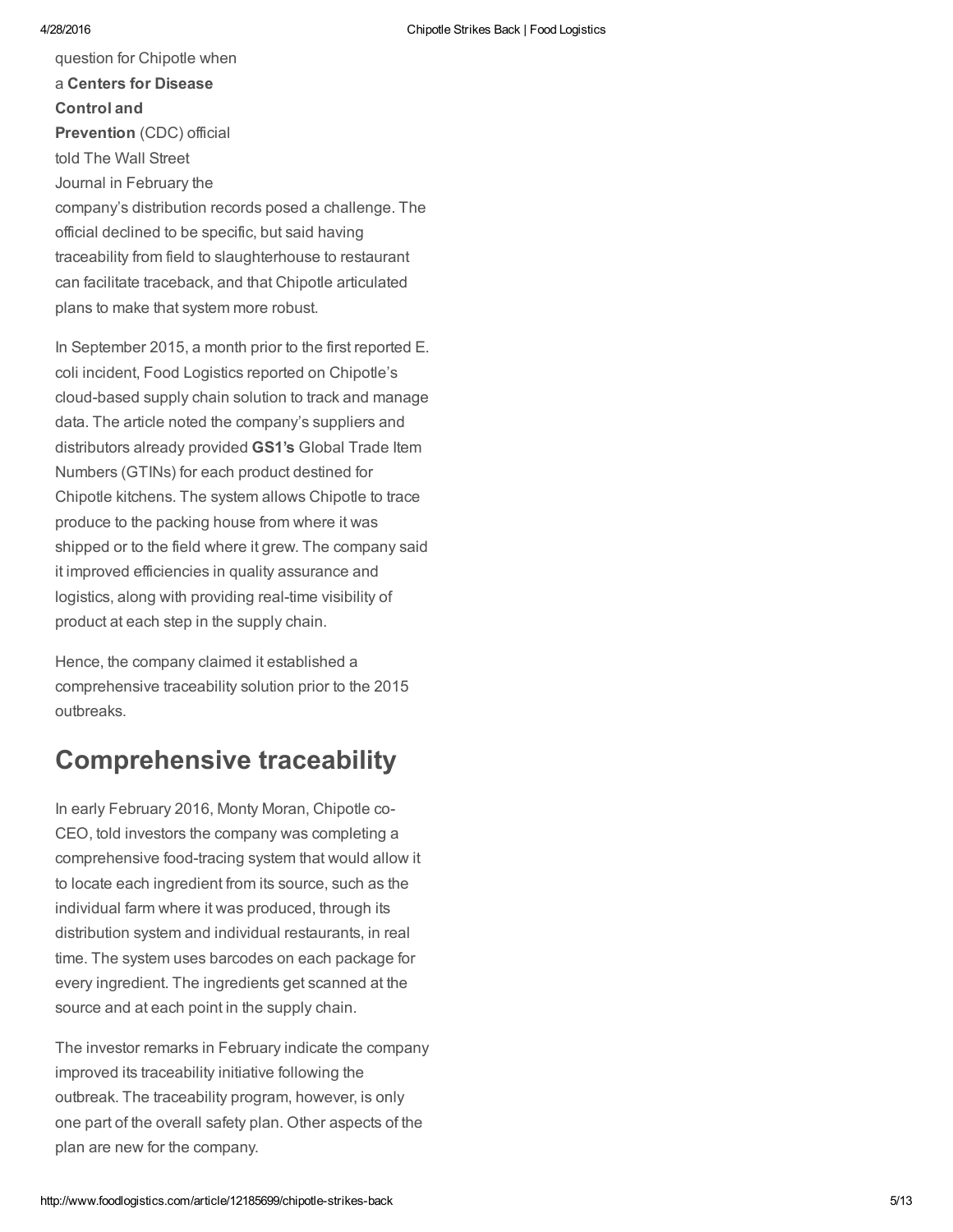### Safety experts weigh in

Food safety experts interviewed by Food Logistics recognized the improvements Chipotle is making in its food safety program, but pointed out that the program will only be as good as its execution. Most noted that Chipotle charted new territory in expanding its commitment to freshness and local sourcing, and left itself vulnerable to

more contamination opportunities.

"It's a constant balancing act in terms of where you invest," says Chloe Demrovsky, executive director for New York, N.Y.-based Disaster Recovery Institute International (DRI), which is a non-profit that helps organizations prepare for and recover from disasters. This is especially challenging for a company using a large number of suppliers, some of which are likely to change periodically. "When you add complexity to a process or a program, there is potential for an elevated level of supply chain risk," she says. "Organizations need a program to constantly manage the risk and its effects as they emerge, especially as the suppliers are constantly changing."

Experts offered mixed views about the challenges posed by sourcing from local farms.

"The more local we become, the greater the chance that good agricultural practices aren't being followed," says Randy Fields, chairman and CEO ofPark City Group and ReposiTrak, a Salt Lake City, Utah-based compliance management and track-and-trace solutions provider.

"Local doesn't necessarily mean less safe," says David Crownover, product manager for theNational Restaurant Association's (NRA) ServSafe restaurant food safety program. He says there are definitely small farms that adhere to Global Food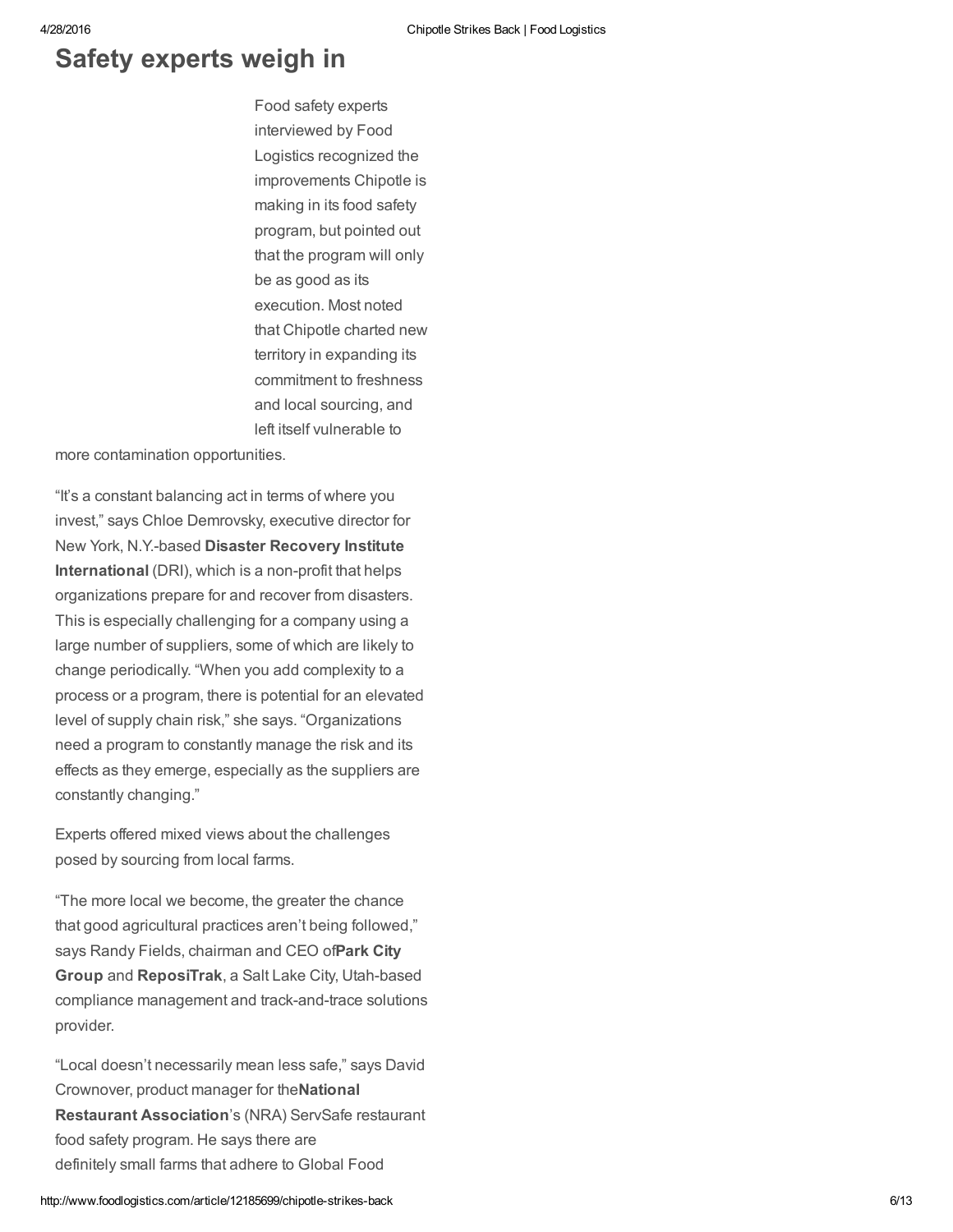Safety Initiative (GFSI) standards.

One aspect of Chipotle's plan is to move some of the food preparation from restaurants to centralized kitchens. This more centralized approach is meant to reduce the amount of food handling in restaurants.

Fields of ReposiTrak says sending product to centralized kitchens adds a step to the supply chain that can undermine the goal of extending product freshness in the restaurants.

Food safety experts generally commend Chipotle for committing to more aggressive product testing. Most, however, do not view this as the most important part of a food safety plan.

"It's kind of hard to test your way to food safety," says Bob Whitaker, chief science and technology officer of the Produce

Marketing Association (PMA), based in Newark, Del. While there has been a lot of progress over the years in product testing technology, Whitaker says that, typically, contamination occurs very infrequently and is not uniform, and the levels are very low, so the odds of isolating that product randomly are very small. For testing to be effective, a company needs to suspect a widespread contamination that would permit detection.

Food companies also need to consider the possibility of contamination of non-food areas of their operations, Whitaker says. These include water sources, fertilizers, soil amendments, harvest equipment and production facilities. "There are some really good uses for testing," he says. Producers need to evaluate these opportunities, set objectives, and make sure they choose the correct tests and design appropriate sampling plans.

"Any time you handle food, there's a risk of crosscontamination," says Whitaker. "You can't eliminate all risks. They have to be managed."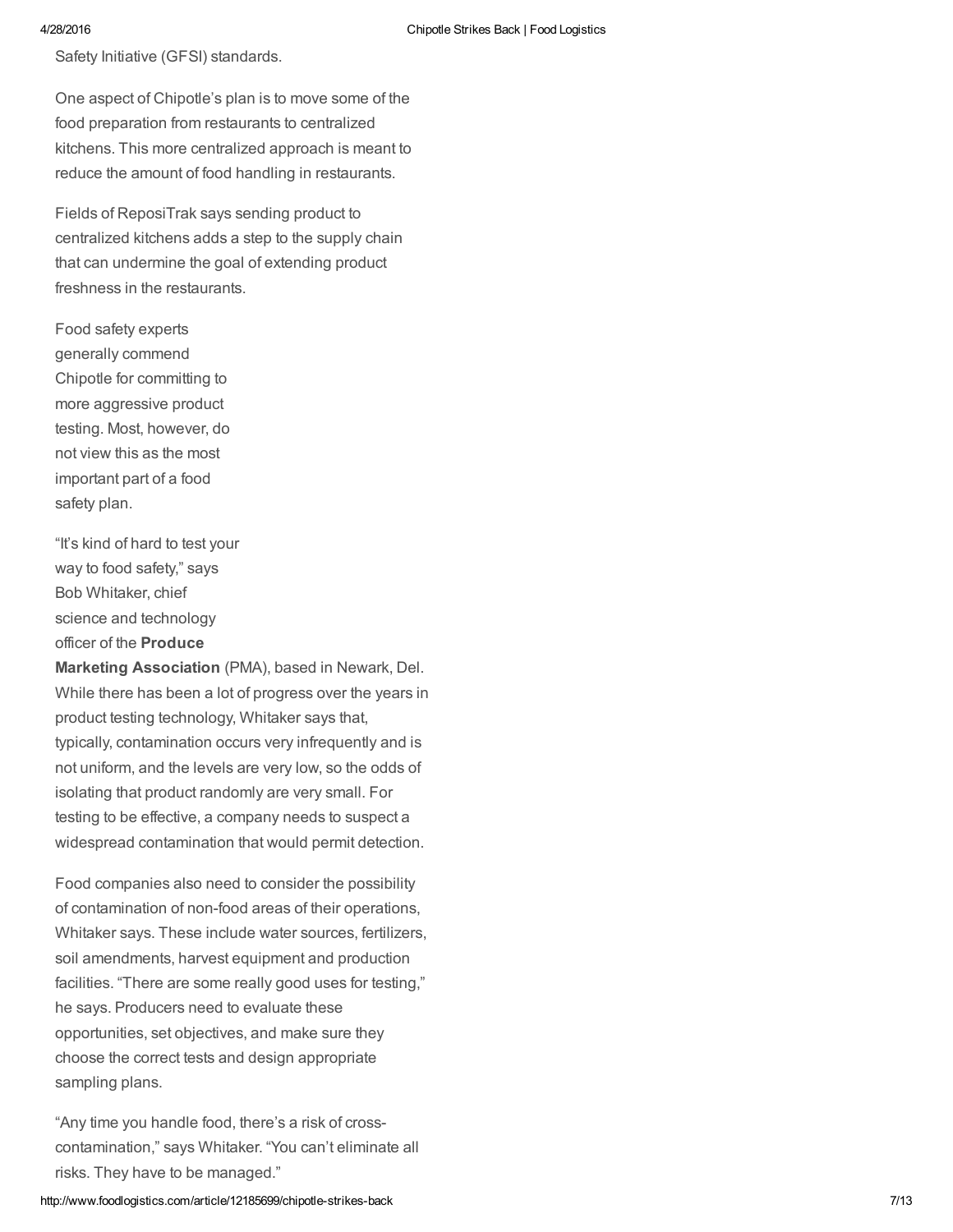Chipotle's decision to test smaller batch samples help improve chances for detecting infected produce, says Fields of ReposiTrak. But as pathogens become more antibiotic-resistant, he says foodborne illness risks will increase. He echoes nearly every expert interviewed in saying that prevention measures are more critical to improving safety than testing.

Safety is a highly cumbersome endeavor, Fields adds. Much of the work is administrative. A company that wants to manage its supply chain needs to keep track of its suppliers' safety practices and, in some cases, the suppliers' suppliers. "It's a paperwork blizzard," he says.

## Enhanced DNA testing

Several experts cite improved testing capabilities as important aspects of food safety. In recent years, restaurant organizations have been relying on their suppliers to handle DNA testing, one of the more recent food safety technologies. Whether Chipotle's DNA testing, in combination with other aspects of its plan, makes an important contribution to safety is a matter of debate among specialists.

> Samadpour of IEH Laboratories and Consulting Group, the lab overseeing the DNA testing, told Food Logistics one aspect of the program is that the company will conduct DNA tests of 2,000-pound lots. He says this lot size marks a more aggressive test than programs that test larger-size lots.

"DNA is the greatest tool we have to ensure the safety and purity of our foods," according to Danica Harbaugh Reynaud, Ph.D., global director of scientific innovation at NSF International, an Ann Arbor, Mich.-based thirdparty safety certification auditor. "DNA is arguably the most specific tool for identification of organisms from germs and microbes to plants and animals. It can be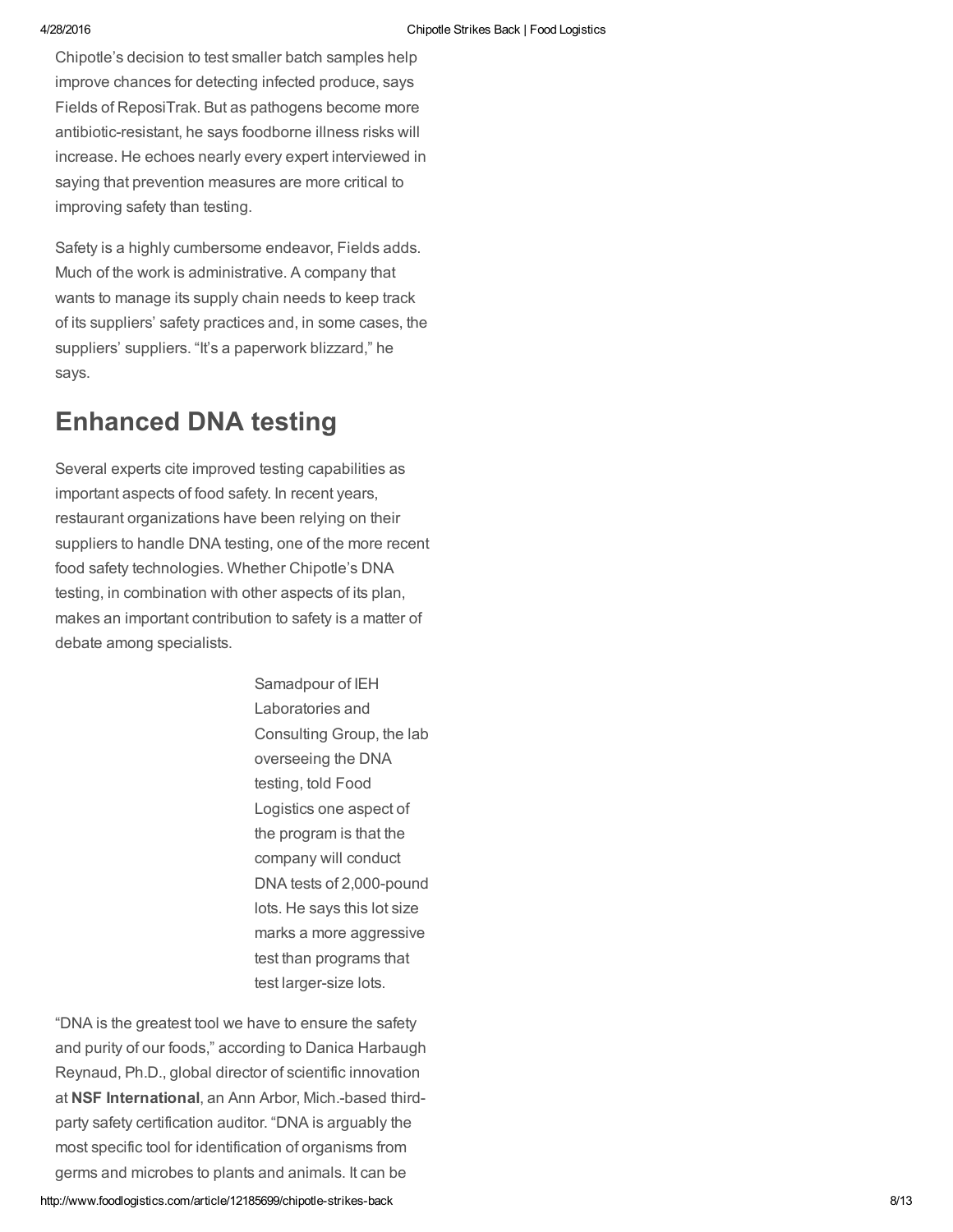extremely sensitive, identifying trace levels of DNA from a wide range of species in a single sample—from GMOs to allergens and substitute species."

Developing DNA testing capabilities requires a significant amount of cost and time, says Reynaud. However, once developed, the per-sample cost can be very inexpensive. The ultimate price depends on the number of items to be tested, as well as the types of contaminants the client needs as part of its testing.

The NRA's Crownover says DNA testing, which became pervasive in the late 1990s, marked an improvement over the earlier culture-based and biochemical testing methods in terms of speed and effectiveness.

However, DNA testing is not foolproof, Crownover says. "There are limitations to product testing," he says. "You can't test 100 percent of the product." Samples have to be enriched and then analyzed. Depending on the pathogen, the initial result sometimes has to be confirmed, which can take as long as five days. In some cases, packaged products are held up in warehouses, losing shelf life.

One question about DNA testing for identifying pathogens is the sample size, says Shari Plimpton, Ph.D., vice president and director of food industry programs at the Center for Innovative Food Technology in Toledo, Ohio. No matter how many samples are taken, it is possible to miss an infected leaf.

Plimpton, a certified Hazard Analysis and Critical Control Point (HACCP) instructor, commends Chipotle's plan to test at both harvest and post-washing since contamination can occur during washing.

The length of time it takes to determine the presence of any pathogens in a food is also a concern in some situations. Cheryl Mooney, marketing manager at Thermo Fisher Scientific of Waltham. Mass., says polymerase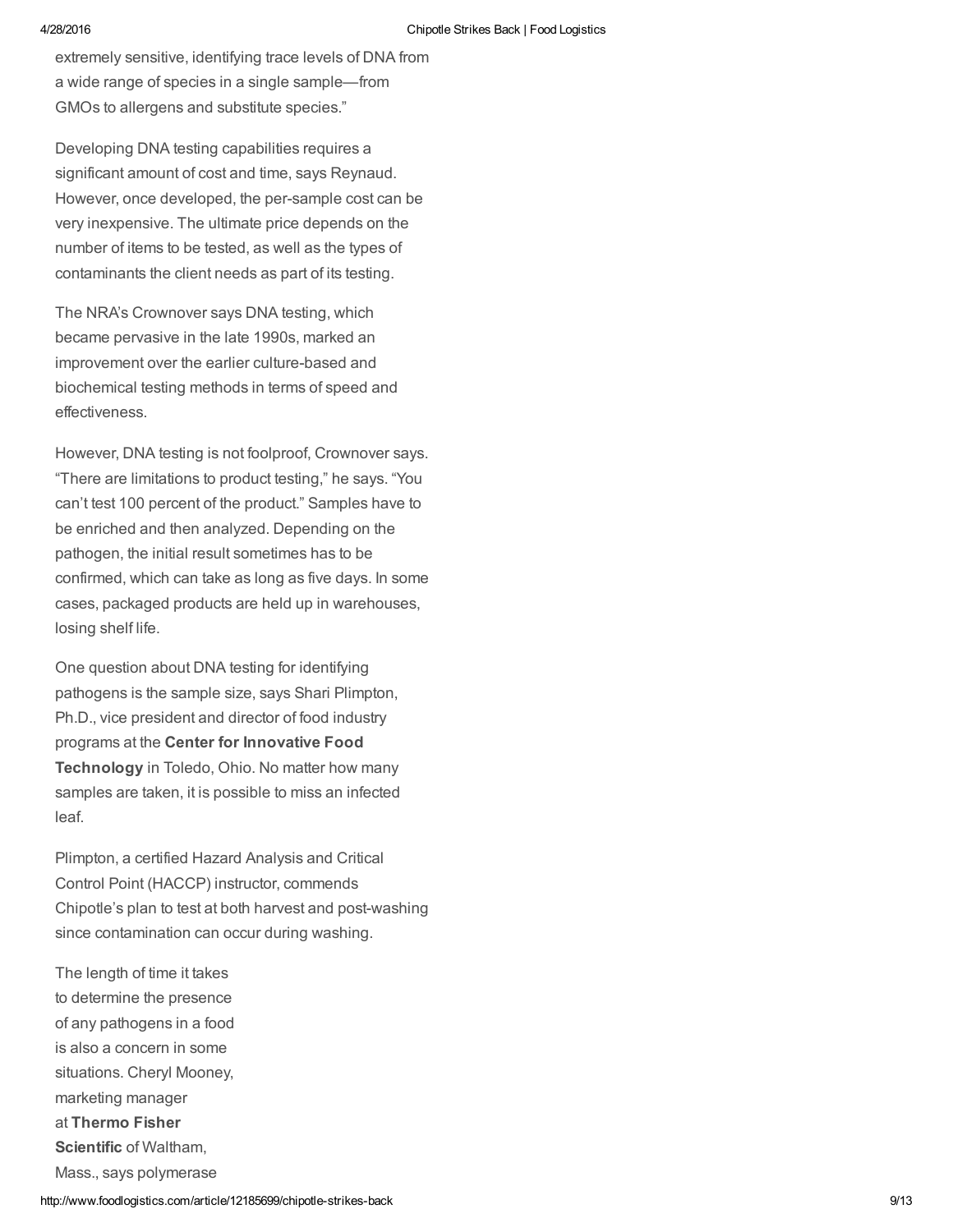chain reaction (PCR) tests for pathogen detection in foods normally takes around 24 hours to complete due to the target enrichment time required. She notes that PCR testing is most widely adopted in North America, where she estimates 35 percent of pathogens detected by food manufacturers are discovered using this technology, compared to Asia where the figure would be less than 5 percent.

This raises concerns for companies sourcing product from areas that are not conducting these tests.

# Testing has different uses

DNA/genotype testing is commonly used in the food supply chain for ensuring that the food processing environment—the food-contact preparation and packaging equipment—is not contaminated with specific pathogenic microorganisms, says Donna Schaffner, associate director of food safety, quality assurance and training at the Rutgers Food Innovation Center in Bridgeton, N.J.

Under the Food Safety Modernization Act (FSMA) Preventive Controls for Human Food rule, environmental monitoring generally would be required if there is a likelihood of contamination with an environmental pathogen of a post-lethality exposed, ready-to-eat food prior to the packaging step, which is determined by a hazard analysis to be a hazard requiring a preventive control.

John Kukoly, director of BRC Americas at BRC Global Standards, says testing for pathogens is secondary to utilization of food safety management systems that minimize exposure and risk, rather than testing it afterward. BRC conducts audits to certify safety standards recognized by GFSI. Kukoly was one of several experts who cited DNA testing as having more application to expose fraudulent food labeling than for identifying harmful pathogens.

> Russell Walker, Ph.D., clinical associate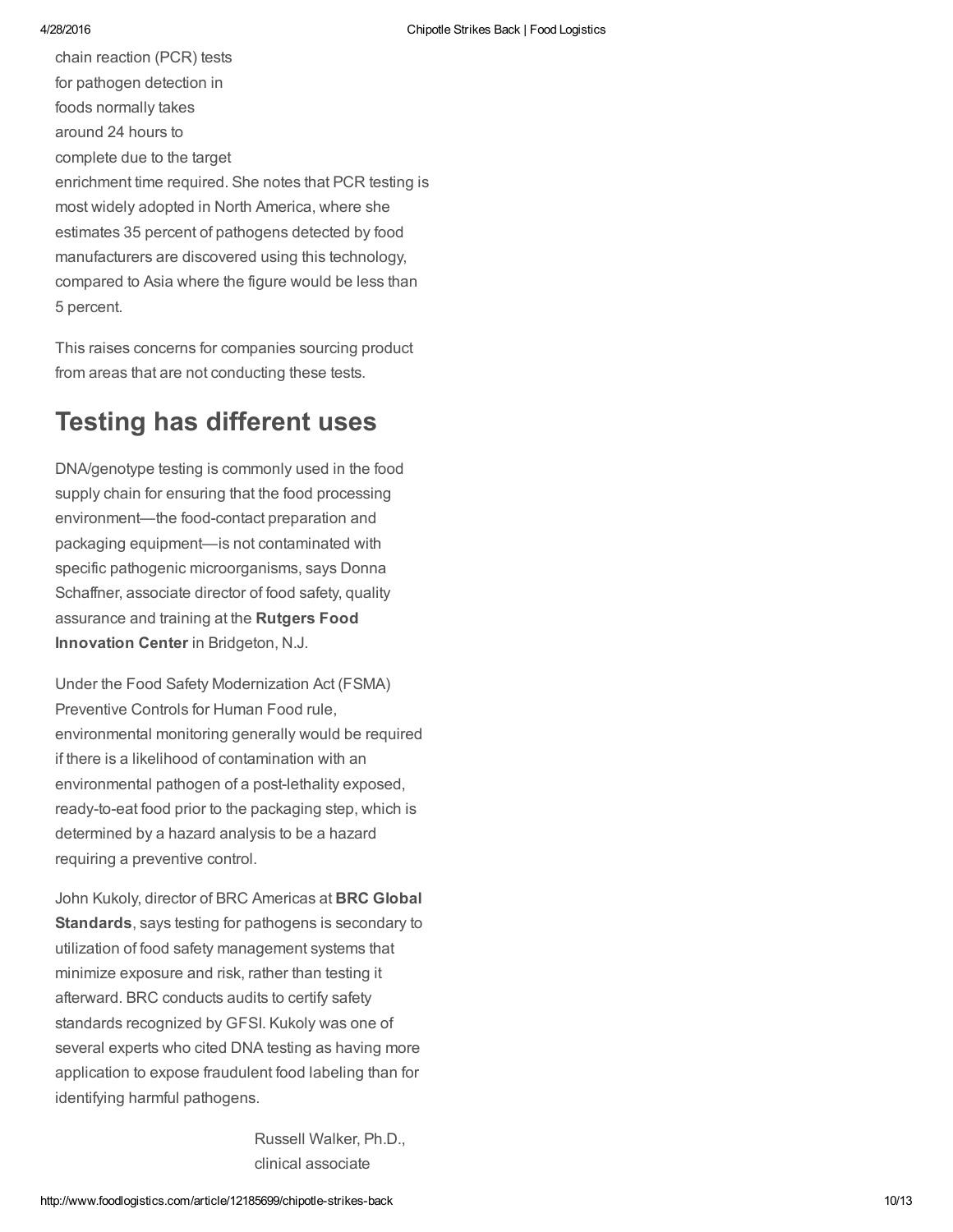professor at theKellogg School of Management at Northwestern University in Evanston, Ill., agrees minimizing cross-contamination in the restaurant kitchens is important. He thinks it is likely the E. coli spread via cross-contamination in Chipotle kitchens.

Walker is among those who view DNA testing as having significant use in verifying the authenticity of ingredients. He says this is important in light of the growing amount of attributes that consumers are looking for. As attributes, such as species, place of origin and GMO content, become more important, the market for fraudulent package claims is increasing. He says that the problem is most pervasive in seafood since consumers are not familiar with how to identify fish species.

## Testing technology advances

While experts have different views about the way Chipotle is using DNA testing, the science is not standing still. Some say emerging genome sequencing technology provides more powerful pathogen detection.

Clear Labs, a Menlo Park, Calif.-based lab focused on the food supply chain, developed a process that sequences the DNA of food samples and sends the data to the cloud for analysis. Under this system, it is not necessary for the lab to know which pathogen it is looking for to identify the sample's full DNA composition, says Mahni Ghorashi, co-founder. The system allows a lab to identify all pathogens or unexpected ingredients in a given sample.

Clear Labs, founded in 2014, adapted next-generation genomic sequencing for the food supply chain, according to Ghorashi. He says this technology, which he calls next-generation sequencing (NGS), is important given the globalization of the food supply chain and the difficulty of tracking ingredients.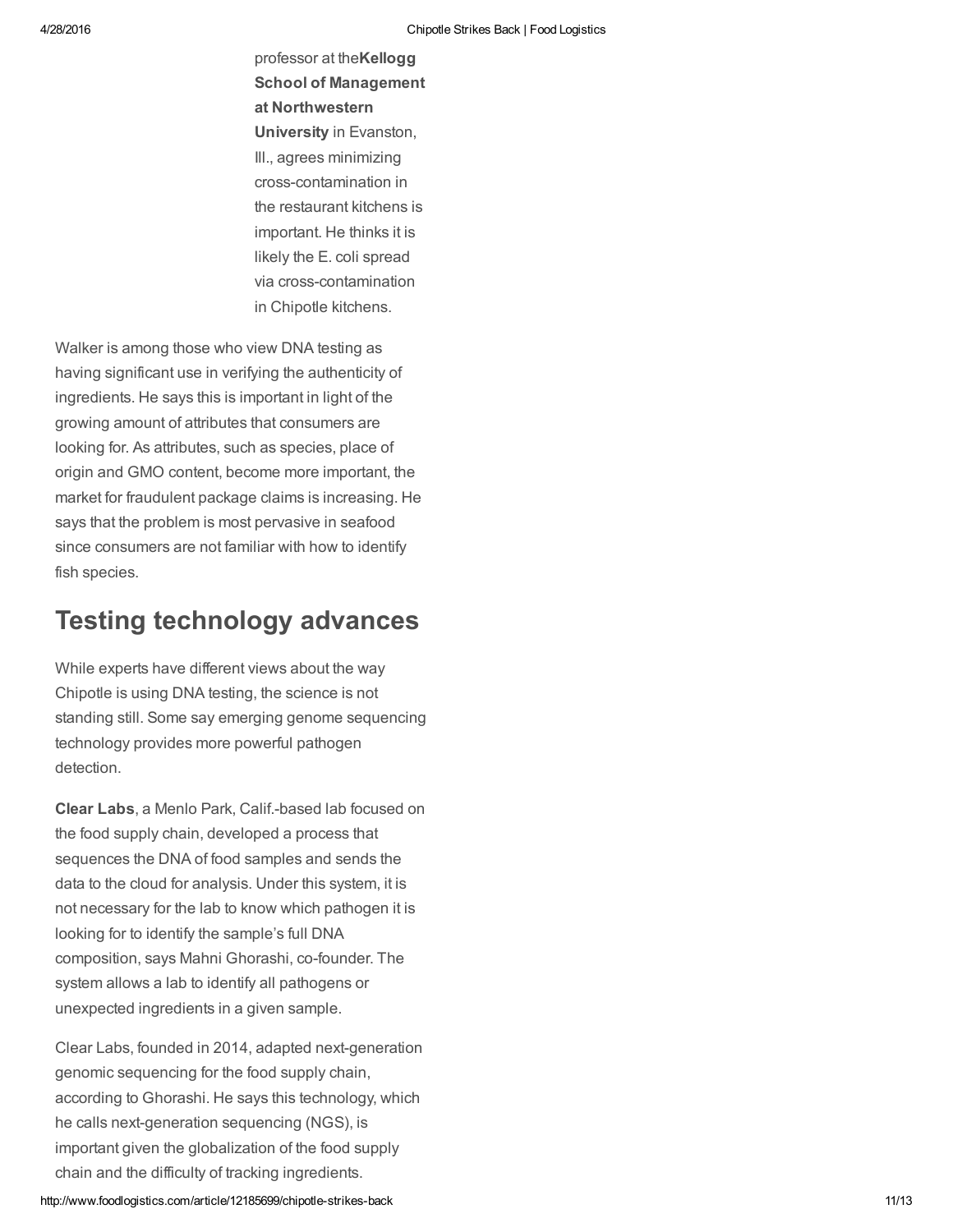Ghorashi acknowledges that the NGS test is not as fast as the PCR test, which could be important for some food clients.

Ghorashi agrees the technology will find its greatest application in testing products for inaccurate or fraudulent label information.

NSF International also introduced an NGS technology, following its acquisition earlier this year of Richmond, Calif.

basedAuthenTechnologies. "We have developed a single method for simultaneously testing a food product for all of its ingredients, allergens, fillers and GMOs," says Reynaud. "Therefore, it can be used as a routine test from seed to shelf—from the living organisms to the finished products."

Sample6, a Cambridge, Mass.-based food safety diagnostic company, offers an on-site test that detects pathogens in seven hours or less. The company claims its "bio-illumination" platform allows it to detect pathogen cells without enrichment. "The problem for retailers/restaurants is that the old testing methods really can't be done onsite because they require enrichment, which means growing a lot of the pathogen (e.g., E. coli). Or the samples are sent offsite for testing with results received in two to four days," says Tim Curran, CEO. "That makes it very hard for a fresh, locally sourced ingredients restaurant like Chipotle to keep its restaurants and food well-tested and safe."

Whitaker of the PMA considers whole genome sequencing a significant advancement in pathogen identification.

Mooney of Thermo Fisher Scientific says NGS offers many exciting possibilities, some of which are already being employed within the scope of food safety, but it is not yet affordable for routine pathogen analysis.